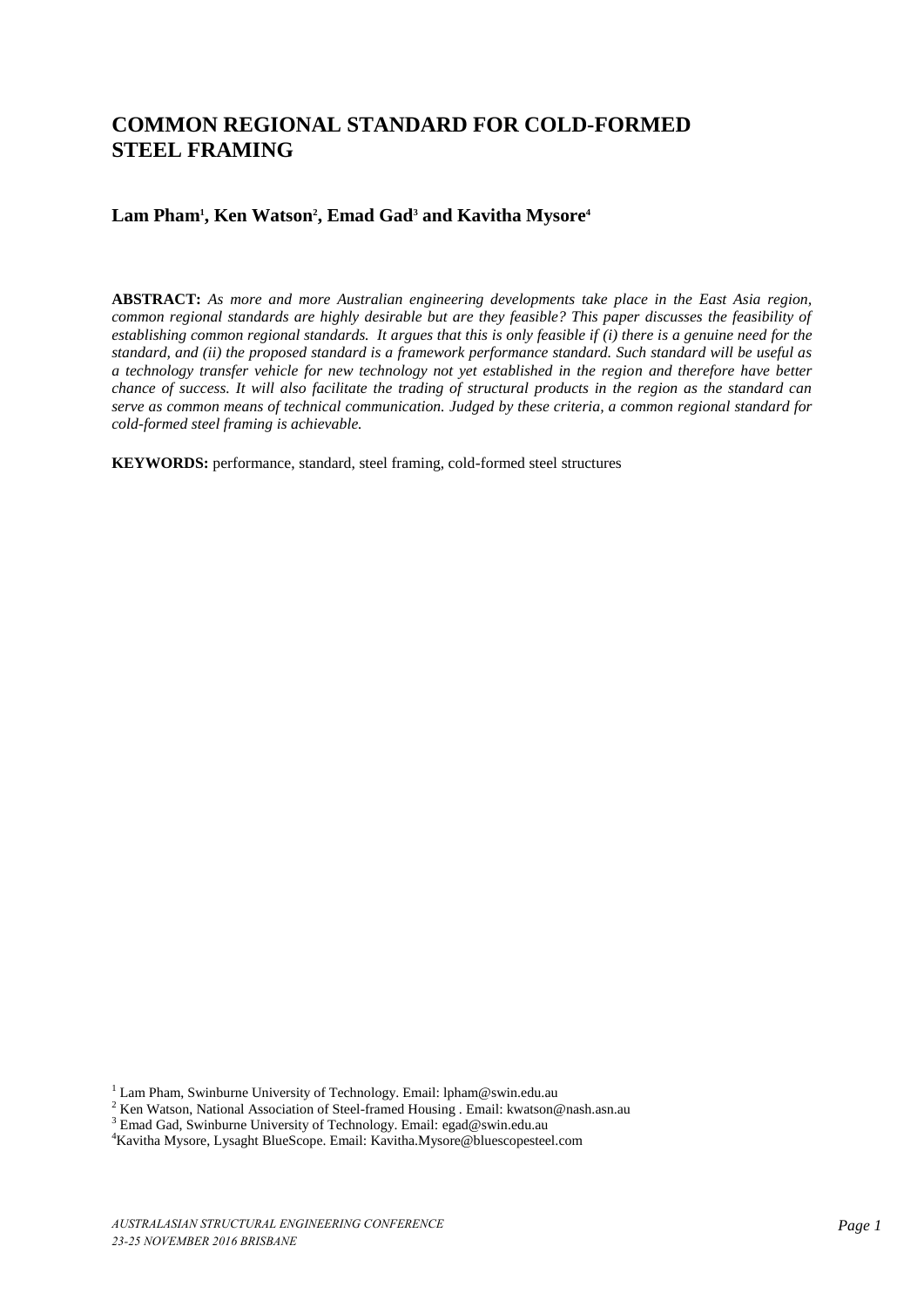## **1 INTRODUCTION**

As more and more Australian engineering developments are going to take place in East Asia region, common regional standards are highly desirable as they offer considerable advantages for all stake-holders. These include fast technology transfer between countries, level playing fields for competition and promotion of free trade. Many past attempts to harmonise regional structural standards have gained little acceptance despite general agreements on technical features and on their desirability. This paper attempts to outline the criteria to make such a project successful. It will then argue that a common standard for cold-formed steel framed construction could be made to work for the region.

## **2 ACCEPTANCE CRITERIA**

A number of features are necessary for the acceptance of a common regional standard:

- Genuine need: first and foremost is that there must be a genuine need for such a standard that is not in existence in any of the countries concerned. Most countries already have a structural standard system and are not likely to accept a new standard to serve as replacement for an existing one. Thus, the proposed common standard must have something new to offer to the countries.
- Industry acceptance: industry acceptance is not likely to be universal if the new standard is seen as a competitor to existing industry. Its acceptance is more likely if there are economic gains for a particular industry sector.
- Practitioner acceptance: practitioner acceptance is more likely if
	- o there is no established practice, and
	- o the proposed procedure is relatively easy to carry out.
- Regulatory acceptance: regulatory acceptance is not likely if the new standard is seen as not in the national interest of the country or is in conflict with the country accepted practice. Its acceptance is more likely if it can be adapted to fit existing regulatory framework of the country.

From the above, it is seen that a framework performance-based model standard on a new topic has the best chance of acceptance. Performancebased standards are standards that describe what is required but do not prescribe specific solutions. The standards should describe the performance requirements and the methods to demonstrate

conformance with requirements. The levels of performance can be left to each country to decide for itself via the adjustment of the capacity factor (ϕ) although an appropriate default ϕ should be suggested. Most countries will very likely accept the default level.

Such a standard will have the following advantages:

- It leaves room for innovations from local practitioners.
- It can be part of the existing system e.g. by referring to local loading standards for example.
- It leaves room for each country to have a final say on level of performance therefore not likely to receive resistance from regulatory authorities.

The above elements are necessary but not sufficient for success. One possible barrier is that the concept of performance-based standards may not be well understood by local practitioners who are more familiar with prescriptive type of standards. This barrier can be overcome with education. There are also international guidelines on how to write performance-based specification, such as ECE Compendium of model provisions for building regulations [1], ISO Housing – Description of Performance series [2] and ISO Framework for specifying performance in buildings [3].

## **3 FACTORS TO BE CONSIDERED IN STANDARD DEVELOPMENT**

The development of a new standard is not an easy task. There are a number of aspects to be considered. These include technical, infrastructure, trade and social aspects.

(a) Technical aspects include engineering education and training, product conformance, design efficiency and alignment with international best practice.

(b) Infrastructure aspects include regulatory reference and enforcement, cost of standard development, technical expertise to develop and maintain the standard.

(c) Trade aspects include effects of standard on competition, innovation and regional trade.

(d) Social aspects include effects on building cost and building quality and on the sustainability of the industry.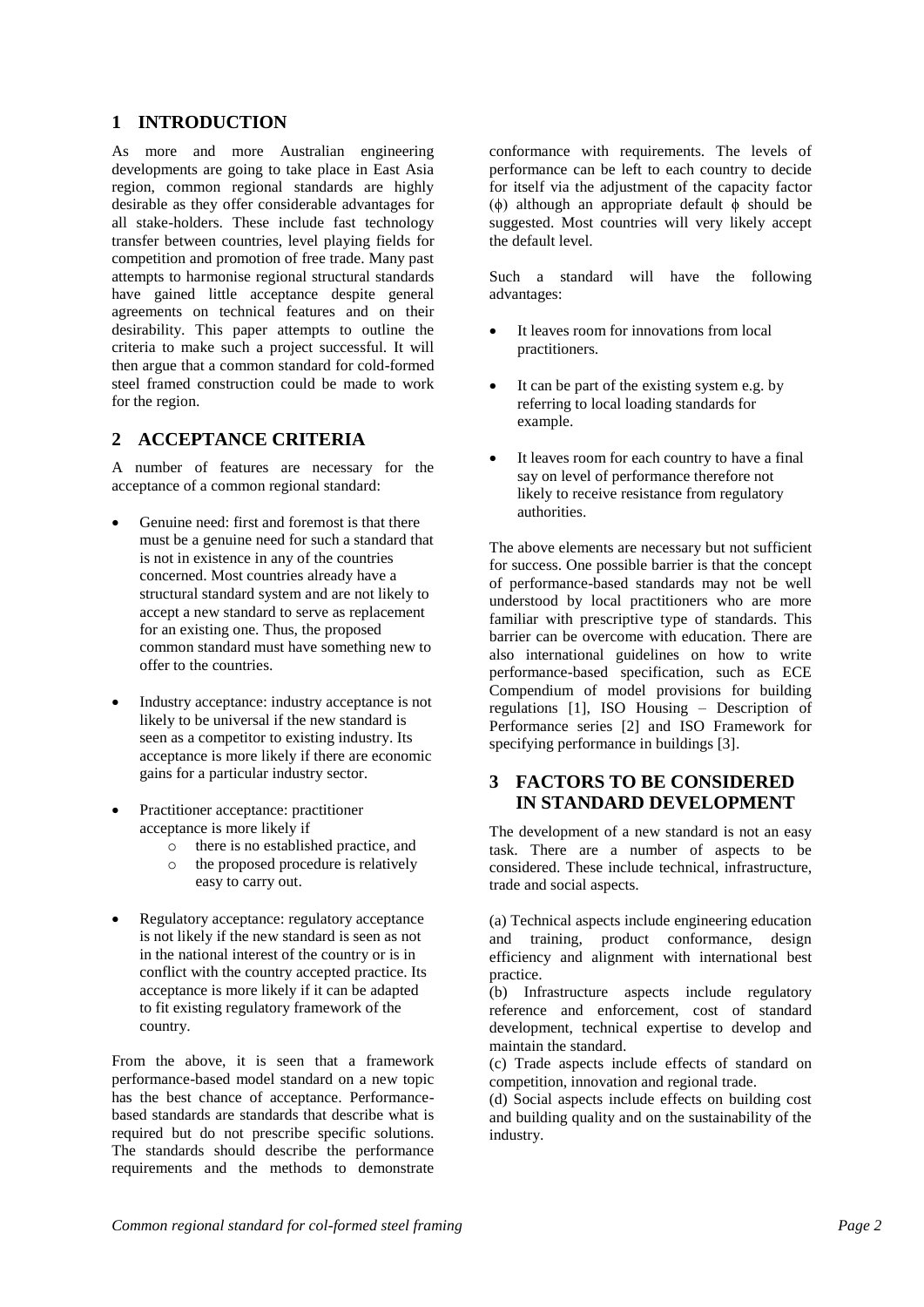Judging by the above factors, it appears that there are considerably more advantages in developing a common standard for the region than in developing country specific standards.

## **4 PROPOSAL FOR COLD-FORMED STEEL FRAMING**

## **4.1 ADVANTAGES OF STEEL FRAMING**

Light steel framing, fabricated from cold-formed sections generally less than 2 mm thick, is an economical form of construction for low rise domestic and similar buildings. The development of this technology and associated standards was pioneered in Australia and has spread to New Zealand and South Africa. Similar systems are also used widely in Japan and USA. At a recent East Asia Structural Engineering Conference, it has been observed that lack of standards is a barrier for the development of this industry in East Asia [6].

Cold-formed steel framing has many advantages over other forms of construction including:

(a) Its self-weight is small compared with other form of construction. This is particularly advantageous for construction on soft or variable soils.

(b) It is immune from termite attack and long design life for the framing systems can be confidently expected with current coating technology. For example, BlueScope is providing 50 year warranty on its products in Australia.

(c) The speed of construction on site, particularly with pre-fabricated steel framing systems, is much faster than traditional methods.

(d) The consistency and accuracy of cold-formed steel products makes the tasks of fixing plaster boards or other types of cladding easy, contributing to the speed of construction.

(e) Steel framing systems can be packaged and efficiently sent to remote communities where there is a shortage of building materials or inadequate local industry infrastructure.

(f) Steel frame construction also scores well in terms of contribution to sustainable development. For example, steel is reusable, recyclable and steel framing system is adaptable for change of occupancy which leads to longer life of buildings.

#### **4.2 STANDARD TYPE AND CONTENT**

The proposed standard will be a performance standard i.e. it specifies the aspects of performance that steel framed buildings require without imposing any specific solution. Performance standards are efficient and flexible, accommodating traditional methods while encouraging innovation. This will allow a wide variety of cold-formed section shapes and connections to be used, sourcing components from the most efficient suppliers. The proposed standard will not specify levels of performance and is not intended to replace national standards or regulation, but it will provide a standardized framework to be used for developing national standards and regulation. This approach facilitates innovation in building technology and makes regulations easier to be aligned across local and national borders in line with World Trade Organization requirements.

The types of buildings for which cold-formed steel framing can be used economically are generally low rise domestic or similar residential and commercial buildings up to 3 storeys.

Performance aspects relevant to steel framing include: structural (safety, serviceability and durability), fire safety, acoustics and energy efficiency.

**Structural performance:** Conventional framing usually consists of three sub-systems: roof, wall and floor systems. For each sub-system, three types of components need to be considered: members, bracings and connections. All components are designed to act together as a single unit. Performance requirements for each sub-system as well as for each component are to be described in the standard to facilitate the design. The loading requirements include basic permanent action (dead load), imposed action (live load) and wind action. Other actions that could be included are snow and earthquake depending on the likelihood of their occurrence. The roof system consists of roof cladding, roof and ceiling battens, rafters and joists and roof trusses often used as the main structural component. The wall system consists of wall cladding, studs, top and bottom plates, and lintels over the openings. The floor system consists of floor decking, joists and bearers. The bracings of roof, wall and floor systems must be considered separately with the underlying assumption that the ceiling and floor shall act as diaphragms to carry the racking forces from roof to wall to floor then to foundation. Connections between the sub-systems must be designed to fulfil this task.

**Fire and acoustic performance:** Fire safety in low rise buildings covers a number of issues such as means of escape, fire spread prevention, firefighting measures and fire resistance of the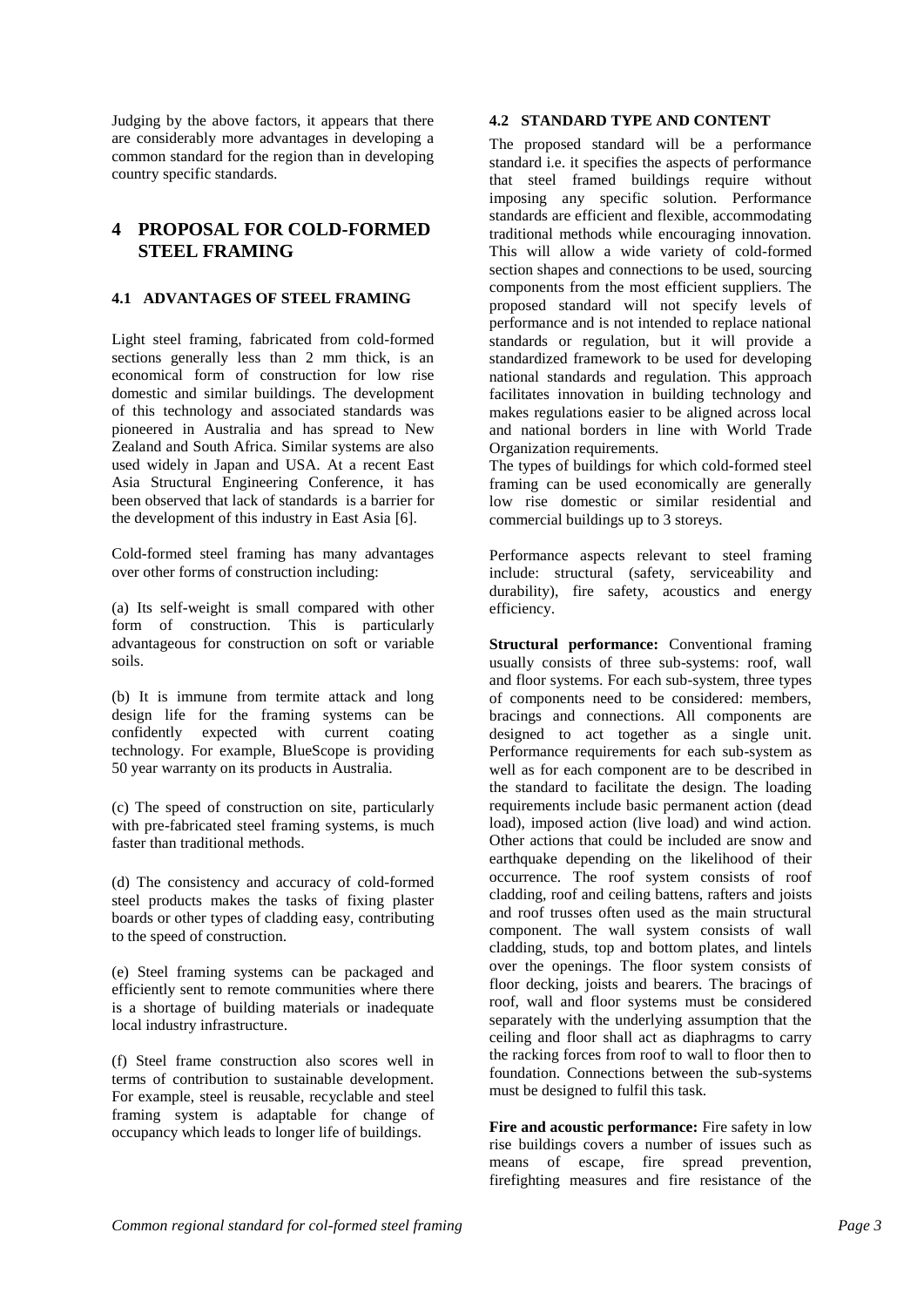structural elements. The fire resistance performance of the elements is dependent on national regulations and often described in terms of time it can maintain its function in a standard fire test. The acoustic insulation characteristics and fire resistance characteristics are often related so the measures introduced to achieve acoustic insulation can also achieve a certain level of fire resistance performance.

**Energy efficiency:** Thermal performance is about effective use of energy for heating or cooling purposes. The contribution that the building designers can make is to reduce the thermal transmission of the building envelope and to increase the air tightness. Cold bridging and condensation are issues likely to be encountered in cold-formed steel construction.

### **4.3 PROPOSED CONTENT FOR A COMMON COLD-FORMED STEEL FRAMING STANDARD FOR EAST ASIA**

A standard is a necessary tool for the development of an industry. It sets a benchmark for design and provides confidence and stability for consumers, manufacturers and regulators.

Cold-formed steel framing for low-rise residential and commercial buildings is a relatively new form of construction in East Asia and a standard is necessary for the development of this industry in the region. While a common prescriptive standard for steel framing for the region may be difficult to achieve, a common performance-based framework standard that does not impose any particular level of performance but can be used to develop national standard to suit each country needs is feasible.

Common features for such a performance framework standard may include:

- aspects of performance: structural safety, serviceability and durability, fire safety, energy efficiency, acoustic etc. (individual aspects may or may not be included depending on needs);
- material specifications;
- loading specifications;
- structural performance of roof, wall and floor systems and components;
- connectors and types of connections;
- bracings;
- design by testing;
- assessment of structural characteristics of coldformed components;
- manufacturing and assembly tolerances.

(d) This approach has many advantages including:

- facilitation of efficiency and innovations in steel frame design;
- facilitation of trade in the region to deliver high performance low rise residential and similar buildings;
- savings in effort and cost in the development of training and software;
- promotion of technical collaboration and technology transfer in East Asia.

#### **4.4 ISSUES TO BE RESOLVED**

A number of issues have to be worked through including:

- Performance attributes to be covered: structural performance is a common denominator but other aspects of performance need to be considered such as fire, energy and acoustic.
- While dead and live loads can be made common, approaches to the specification of wind and earthquake are not yet aligned in the East Asia region.
- Durability is a difficult subject to describe in performance terms. The selection of the protection measures is the key issue. A common approach to the durability question is needed. A paper on the subject was given by Kelly and Watson [4] at East Asia Structural Engineering Conference recently.
- Design verification by testing: because of the complexity in performing calculations for cold-formed thin steel, verification by prototype testing is accepted and used in Australia. However this could be a novelty in regional practice and effort may be required to gain acceptance. A paper on the subject was presented by Gad and Pham [5] at East Asia Structural Engineering Conference recently.

These issues however are hopefully surmountable.

## **5 CONCLUSIONS**

This paper has outlined the basic characteristics required for the acceptance of common regional standards. Acceptance of industry, practitioners and regulatory authorities are needed for the standard to be successful. A performance-based framework standard for cold-formed steel framing appears to have all the desirable characteristics including new technology and ability to work in collaboration with existing requirements on loadings while the form of construction is standardized. The paper concludes that a regional standard of this type has the best chance of acceptance and can be made to work for East Asia region.